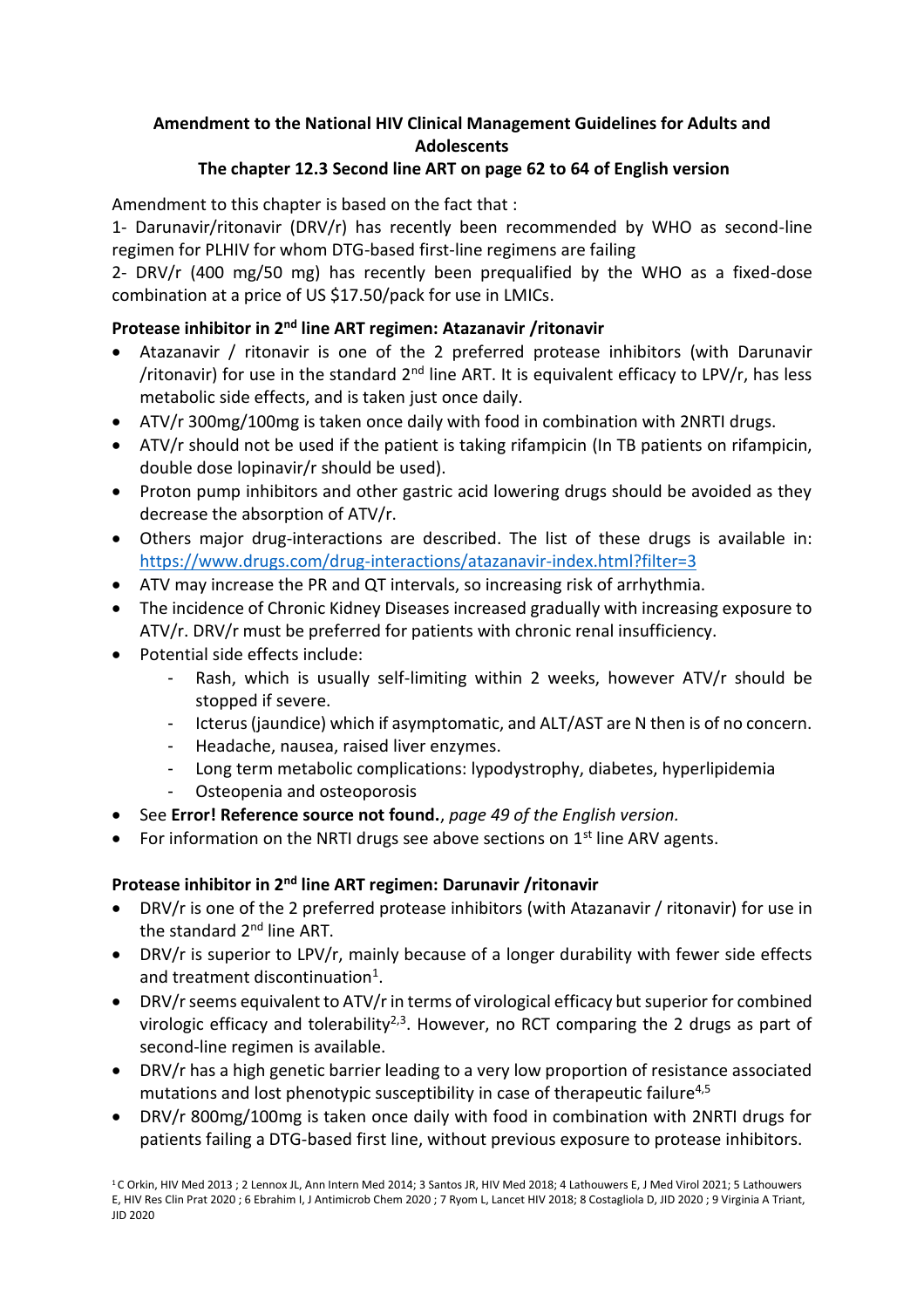- DRV/r should not be used if the patient is taking rifampicin. Studies evaluating the strategy of doubling the dose of DRV/r to twice daily (to overcome reduced darunavir levels resulting from rifampicin-associated increased clearance) resulted in an unacceptable risk of hepatotoxicity<sup>6</sup>. (In TB patients on rifampicin, double dose lopinavir/r should be used.)
- Other major drug-interactions are described. The list of these drugs are available in: [\(https://www.drugs.com/drug-interactions/darunavir-index.html?filter=3\)](https://www.drugs.com/drug-interactions/darunavir-index.html?filter=3).
- The cumulative use of DRV/r was associated with increasing risk of cardiovascular disease in the D.A.D study<sup>7</sup> while it was not reported in a French cohort<sup>8</sup>. The lower duration of exposure to DRV/r in the French cohort, 1 year, as compared to 2.5 years in the D.A.D study could explain this difference. Awaiting further data, ATV/r is preferred for patients with cardiovascular risk factors (family history of premature coronary artery disease, diabetes, hypertension, dyslipidemia, prior cardiovascular events, smokers) <sup>9</sup> .
- Potential side effects include:
	- Rash, which is usually self-limiting within 2 weeks, however DRV/r should be stopped if severe.
	- Diarrhea, nausea
	- Elevated liver and pancreatic enzymes
	- Headache
	- Long term metabolic complications: diabetes, hyperlipidemia
	- Osteopenia and osteoporosis
- See **Error! Reference source not found.**, *page 49 of the English version.*
- For information on the NRTI drugs see above sections on 1<sup>st</sup> line ARV agents.

Table 20 Standard 2nd line ART regimens

| 1 <sup>st</sup> Line Regimens Failure | Preferred 2 <sup>nd</sup> Line Regimens    |
|---------------------------------------|--------------------------------------------|
| TDF (or ABC) + 3TC +DTG               | $AZT + 3TC + ATV/r$                        |
|                                       | OR                                         |
|                                       | $AZT + 3TC + DRV/r$                        |
| TDF (or ABC) + $3TC + (EFV$ or NVP)   | $AZT + 3TC + DTG$                          |
| $AZT + 3TC + EFV$ (or NVP)            | TDF (or ABC) + 3TC +DTG                    |
| $AZT + 3TC + DTG$                     | $TDF + 3TC + ATV/r$                        |
|                                       | <b>OR</b>                                  |
|                                       | $TDF + 3TC + DRV/r$                        |
| 2 NRTI + any PIs $*$                  | Refer to NCHADS Technical Working Group on |
|                                       | Care and Treatment for discussion          |

*Note: if patient has HBsAg positive and the failure regimen contained TDF in 1st line it is recommended to keep it in the 2nd line regimen.*

*\*If patients on PI contained regimen, the 2nd line ART regimen will be based on genotype testing and medical history. DTG and/or DRV/r-based regimen could represent an option.* 

<sup>1</sup>C Orkin, HIV Med 2013 ; 2 Lennox JL, Ann Intern Med 2014; 3 Santos JR, HIV Med 2018; 4 Lathouwers E, J Med Virol 2021; 5 Lathouwers E, HIV Res Clin Prat 2020 ; 6 Ebrahim I, J Antimicrob Chem 2020 ; 7 Ryom L, Lancet HIV 2018; 8 Costagliola D, JID 2020 ; 9 Virginia A Triant, JID 2020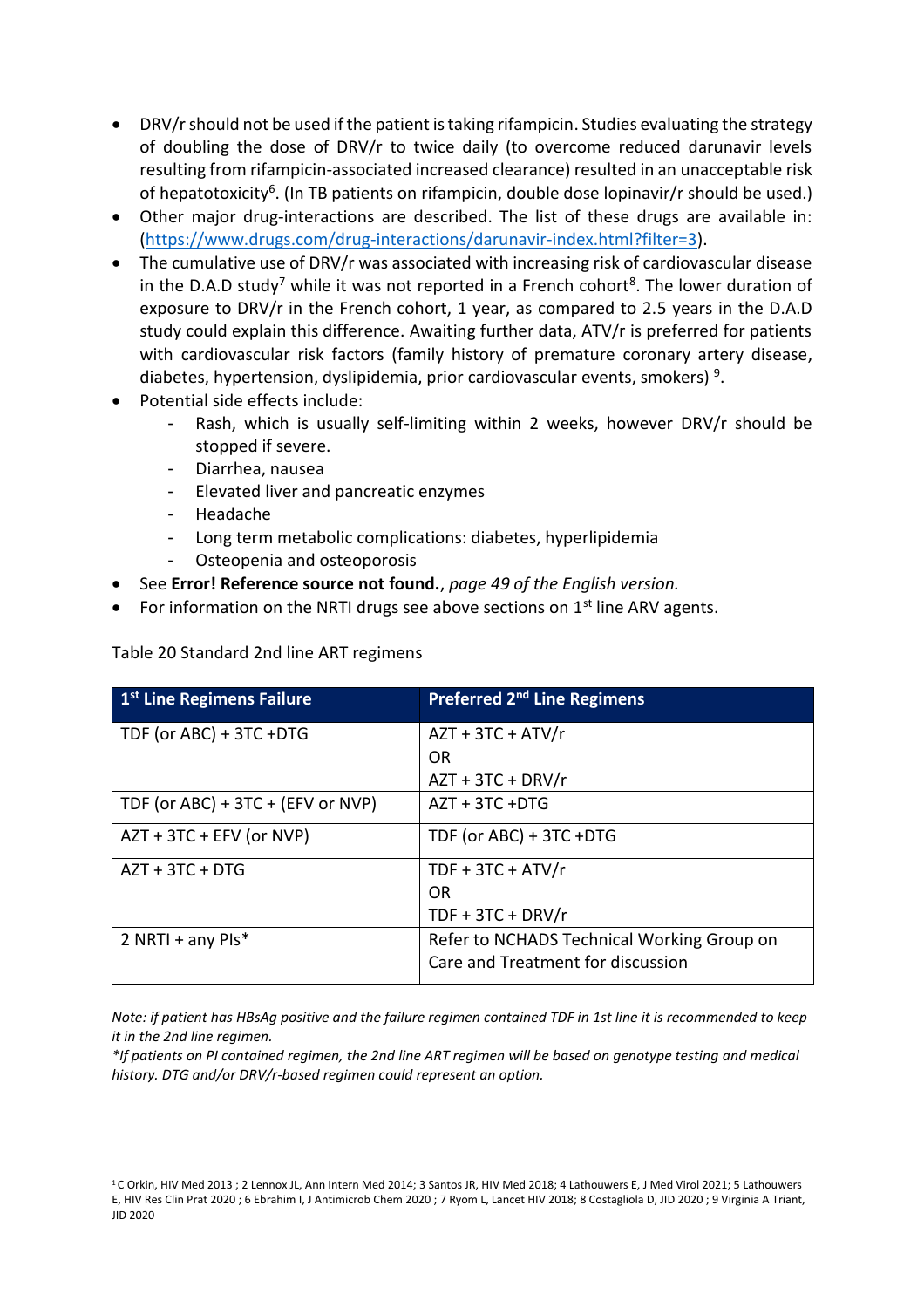#### **Conclusion**

LPV/r must be removed from PI-based second-line option and reserved only for patients treated by rifampicin with double dose of LPV/r.

DRV/r and ATV/r must be the 2 preferred options for PI-based second-line regimen for PLHIV for whom DTG-based first-line regimens are failing and discussed case by case according to the tolerability in different population:

- Existence of cardiovascular risk factors: prefer ATV/r
- Chronic kidney disease: prefer DRV/r
- Chronic liver disease: prefer ATV/r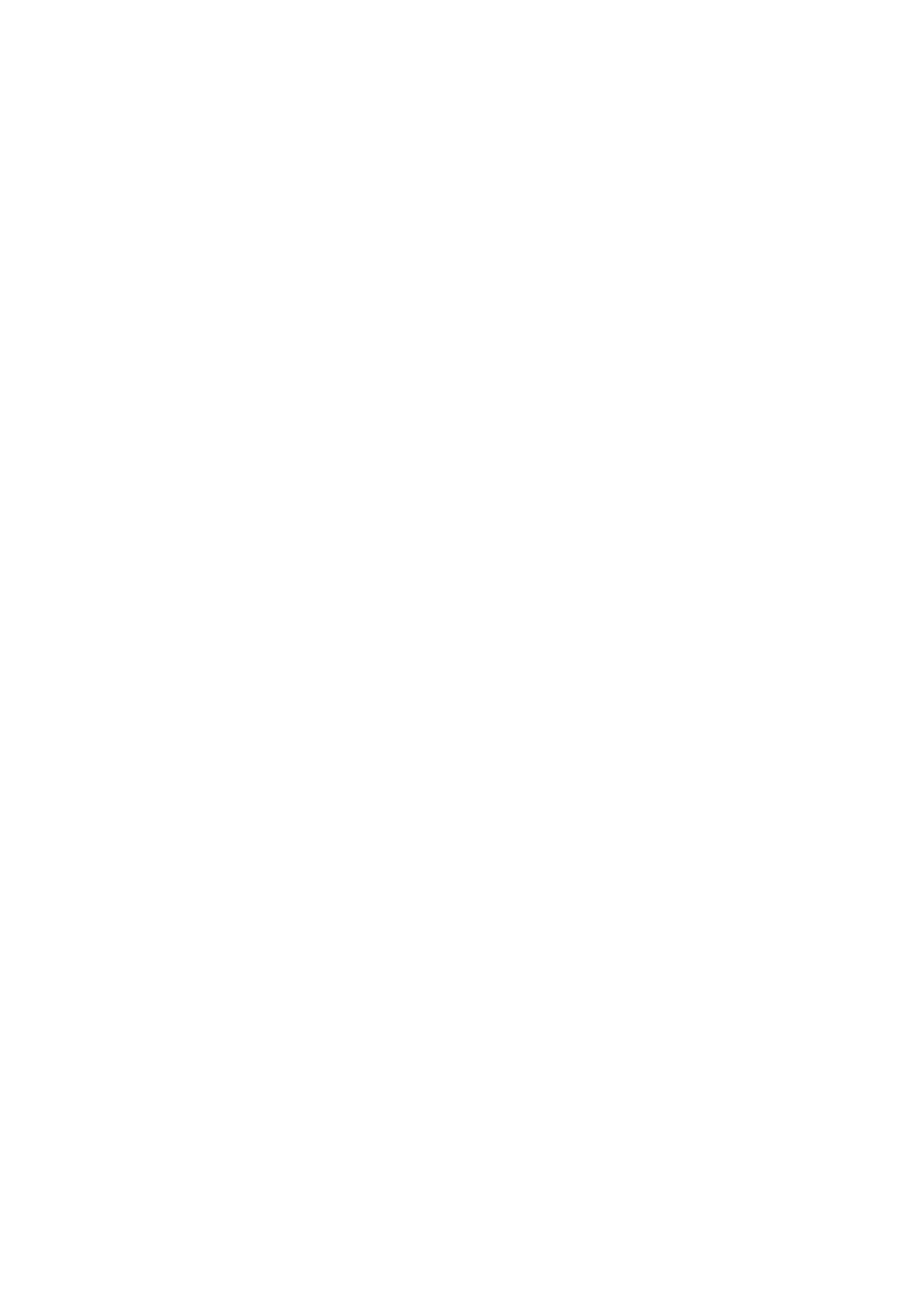- $\overline{\phantom{a}}$
- Rash, which is usually stiffiting within 2 weeks, however DKR should be x Potential sde effects include:
	- stopped if severe.
- Diarrhea, nausea
- Elevated liver and pancreatic enzymes j.
	- Headache
- Long term metabolic complications:adietes, hyperlipidemia
- Osteopenia and osteoporosis
- x SeeError! Reference source not foundpage49 of the English version
- x For information on the NRTI drugs see above sections omed ARV agents.

Table20 Standard 2nd line ART regimens

| Refer toNCHADS Technical Working Group on<br>Preferred 2 <sup>nd</sup> Line Regimens<br>TDF (or ABC) + 3TC + DTG<br>$TDF + 3TC + DRV/r$<br>$TDF + 3TC + ATV$<br>$AZT + 3TC + ATVI$<br>TDF (or ABC) + 3TC + (EFV or NVP  AZT + 3TC +DTG<br>$AZT + 3TCBRY/r$<br>$\stackrel{\sim}{\circ}$<br>8<br>O<br>$AZT + 3TC + EFV$ (or NVP)<br>TDF (or $ABC$ ) + 3TC + DTG<br>1 <sup>st</sup> Line Regimens Failure<br>$AZT + 3TC + DTC$<br>$2$ NRTI + any PIs* |
|----------------------------------------------------------------------------------------------------------------------------------------------------------------------------------------------------------------------------------------------------------------------------------------------------------------------------------------------------------------------------------------------------------------------------------------------------|
| Care and Treatment for discussion                                                                                                                                                                                                                                                                                                                                                                                                                  |

Note: if patient has HBsAg positive and the failure regimen contained TDF in 1st line it is recommended to keep it in the 2nd line regimen.

\*If patients on PI contained regimen, the 2lime ART regimen will be based on genotype testimaturedical history. DTG and/or DRVtased regimen could represent an option. 1C Orkin, HIV Med 2013 Lennox JL, Ann Intern Med 2014Sântos JR, HIV Med 2014Barthouwers E, J Med Virol 2021L5fthouwers<br>E, HIV Res Clin Prat 2026 Ebrahim I, J Antimicrob Chem 2020Ryom L, Lancet HIV 2018Σostagliola D, JID 2 **BOZ** OID